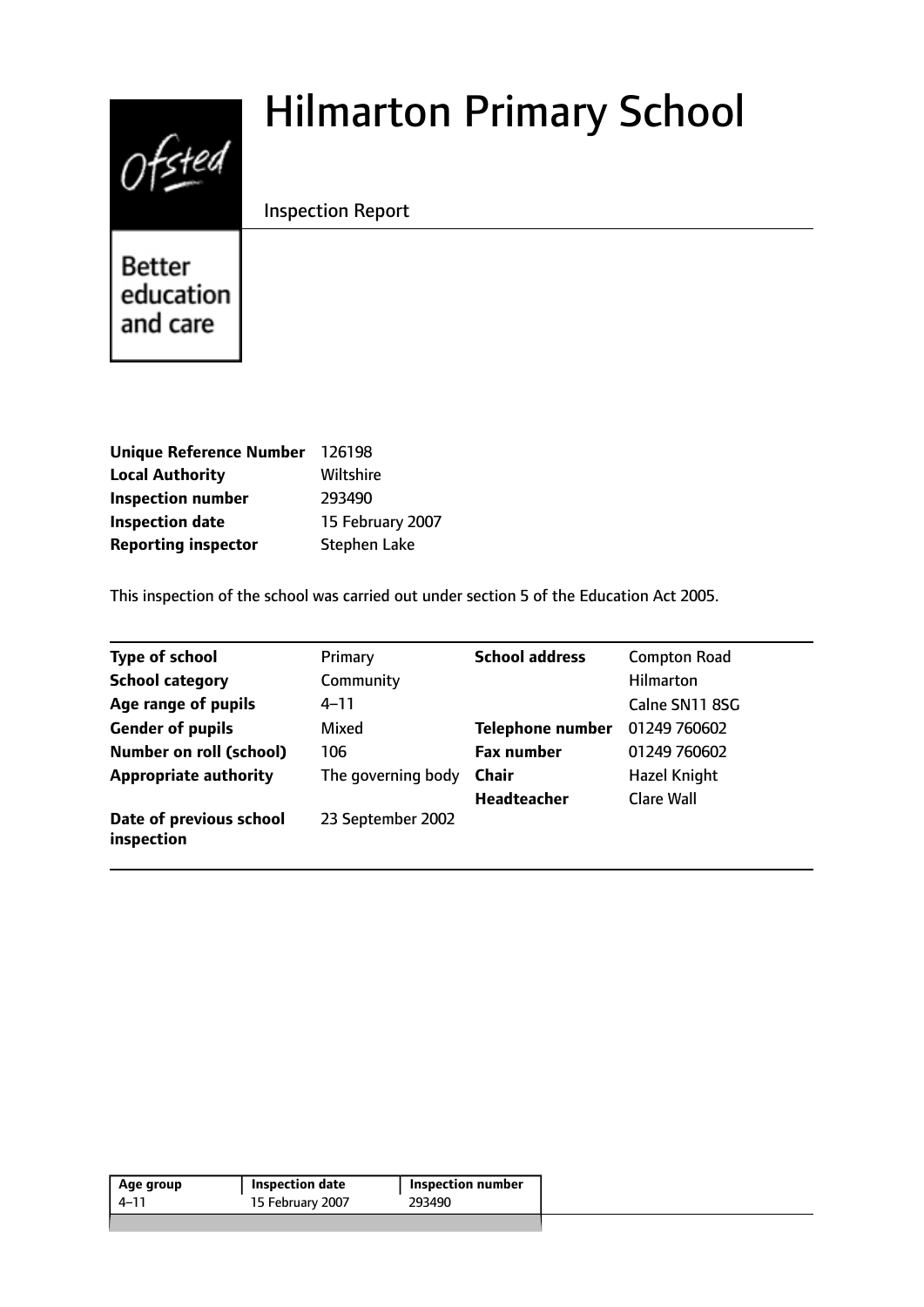© Crown copyright 2007

Website: www.ofsted.gov.uk

This document may be reproduced in whole or in part for non-commercial educational purposes, provided that the information quoted is reproduced without adaptation and the source and date of publication are stated.

Further copies of this report are obtainable from the school. Under the Education Act 2005, the school must provide a copy of this report free of charge to certain categories of people. A charge not exceeding the full cost of reproduction may be made for any other copies supplied.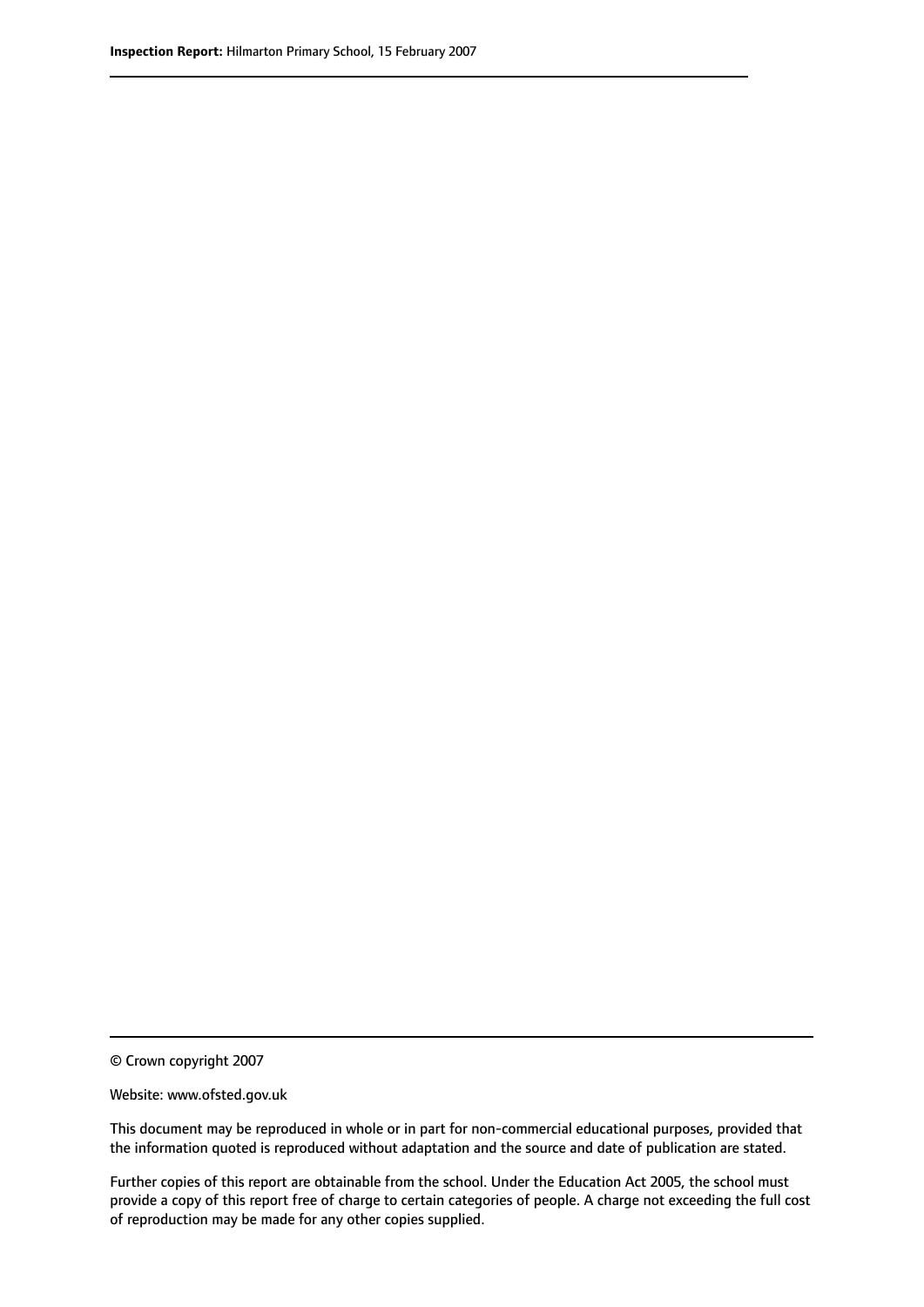# **Introduction**

The inspection was carried out by two Additional Inspectors.

## **Description of the school**

Hilmarton is a smaller than average village school. The proportion of pupils from ethnic minority groups is smaller than average and no pupils have English as an additional language. A smaller proportion of pupils than usual have free school meals. Since the last inspection significant improvements to the buildings have taken place. The current Year 5 and Year 6 have had a large turnover of teachers during their time in the school.

#### **Key for inspection grades**

| Good         |
|--------------|
|              |
| Satisfactory |
| Inadequate   |
|              |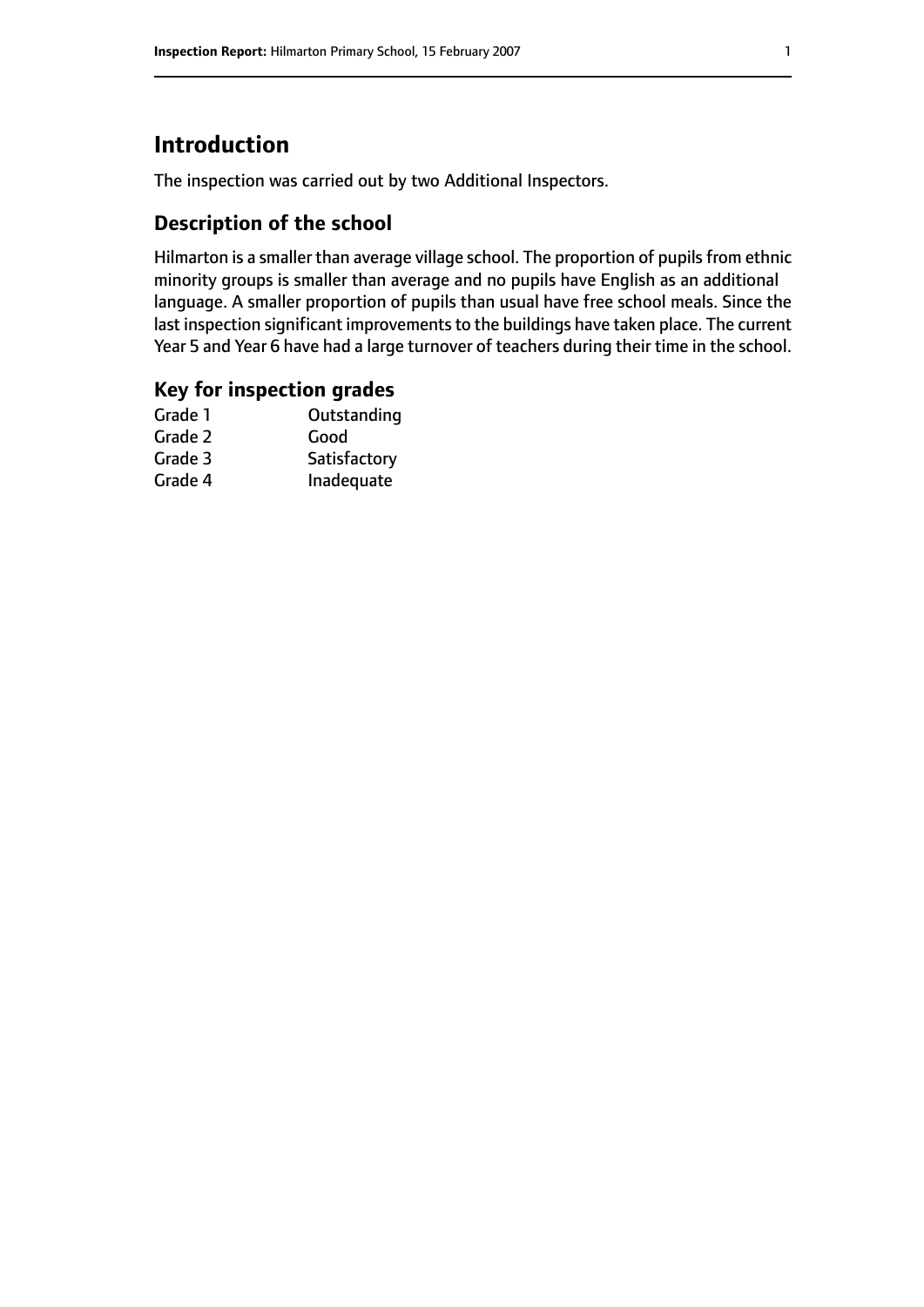# **Overall effectiveness of the school**

#### **Grade: 2**

Hilmarton Primary is a good school where pupils achieve well and attain standards that are above average. The strong leadership of the headteacher in developing a school where pupils really enjoy learning is a key factor in this. A parent wrote, 'We have always been impressed by the "Climate" within the school.' Pupils' personal development and well-being are outstanding due to the good quality curriculum which provides rich and exciting experiences. The improved opportunities for sport are really appreciated by the pupils who understand how this enables them to keep fit and healthy. Pupils make an outstanding contribution to the school community through the many opportunities for them to take responsibility. Their behaviour and social skills are excellent. The combination of the above factors together with the good standards attained mean that pupils are well prepared for their future economic well-being.

The care, guidance and support of pupils are good. The school looks after the pupils well, ensuring their safety and providing good support to all groups of pupils. The good guidance that they receive means that pupils know how to stay healthy and safe.

Pupils achieve well due to the good teaching that they receive and overall standards are above average. Children make good progress in the Foundation Stage due to the good provision made for them and enter Year 1 with skill levels that are above those normally expected. The small size of the school means that standards attained at age 11 vary from year to year but are usually above average and sometimes well above. The school is really good at teaching pupils to read and standards attained in reading are very high. Standards in mathematics have fallen a little at age 11 and although achievement in mathematics is satisfactory, pupils are not doing quite as well in this subject as they are in other subjects. Standards in information and communication technology (ICT) have risen rapidly due to the improved resources available for this subject. Good quality data is collected on pupils' progress through robust assessment procedures and are used well by most teachers to plan lessons that challenge pupils. This is why standards in reading have improved so much. Nevertheless there is a little inconsistency between classes in the way in which information on pupils' progress is used to challenge all pupils, especially in mathematics, which is why progress is currently not as good as in other subjects.

Leadership and management are good. There are well established procedures for monitoring the quality of teaching and learning. These provide good quality information that is used effectively to plan school improvement. Nevertheless, data on pupil progress is not always used well enough to check on how the whole school is doing. Good management of the budget has enabled significant improvements to the building and resources for information and communication technology. Governors are supportive of the school; nevertheless, their procedures for checking on the effectiveness of the school do not make enough use of the good quality data available to provide a clear overview that governors can use when challenging or supporting the school.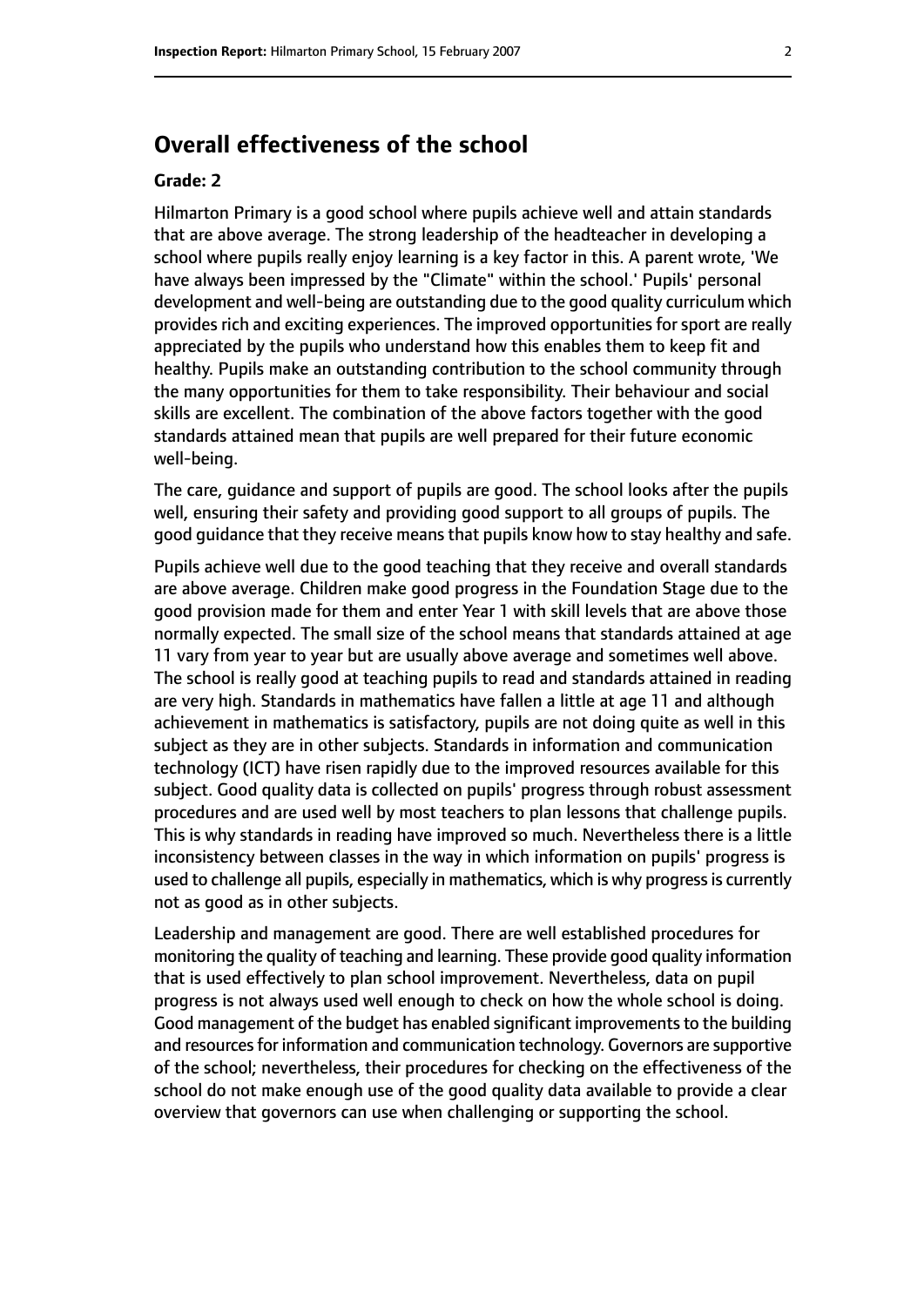#### **What the school should do to improve further**

- Ensure that governors use information on pupils' progress more effectively to fulfil their strategic role in challenging and supporting the school.
- Make better use of assessment information to ensure more consistent challenge to pupils, especially in mathematics.

# **Achievement and standards**

#### **Grade: 2**

Children start school with skills that are in line with those expected although these vary from year to year because of the size of the school. They make good progress in the Foundation Stage and enter Year 1 well prepared for learning. Some children achieve skill levels above those normally found. Achievement is good and all groups of pupils achieve equally well. Attainment at age seven is normally good. Standards at age 11 are above average overall. Standards in reading are well above average due to the increased focus on improving standards in English. The challenging targets set for English and mathematics are met. Although achievement in mathematics is satisfactory, pupils are currently not doing quite as well as they are in other subjects. The school has identified two main reasons for this. First, the oldest pupils in the school had several years when teaching was disrupted due to many changes of teachers. Secondly, the challenge presented to pupils is not always consistent in mathematics between different classes. Inspection evidence confirms that these explanations are accurate. Achievement in mathematics is improving rapidly due to the consistently good teaching in Years 5 and 6.

Attainment in ICT hasimproved significantly since it was criticised in the last inspection and parents and pupils appreciate the improvement in music over the last few years. This is due to vastly improved provision for these subjects.

# **Personal development and well-being**

#### **Grade: 1**

Pupils are very proud of their school and are excited about their learning and the opportunities on offer. This is reflected in the above average attendance figures. Pupils understand what they need to do to have a healthy lifestyle and know how to act safely in a number of different circumstances both in and out of school. For example, they are very careful crossing a very busy main road. The members of the school council are particularly proactive. They raise money and manage the spending for their own chosen projects such as the 'Buddy Bench', where those needing a friend sit. They are also creating a council section on the school website with a link to a suggestion area. The behaviour and attitudes of the pupils are outstanding. Pupils are polite, yet fun to be with.

Pupils' spiritual, moral, social and cultural development is also outstanding. The opportunities built into the curriculum for pupils to learn about different cultures and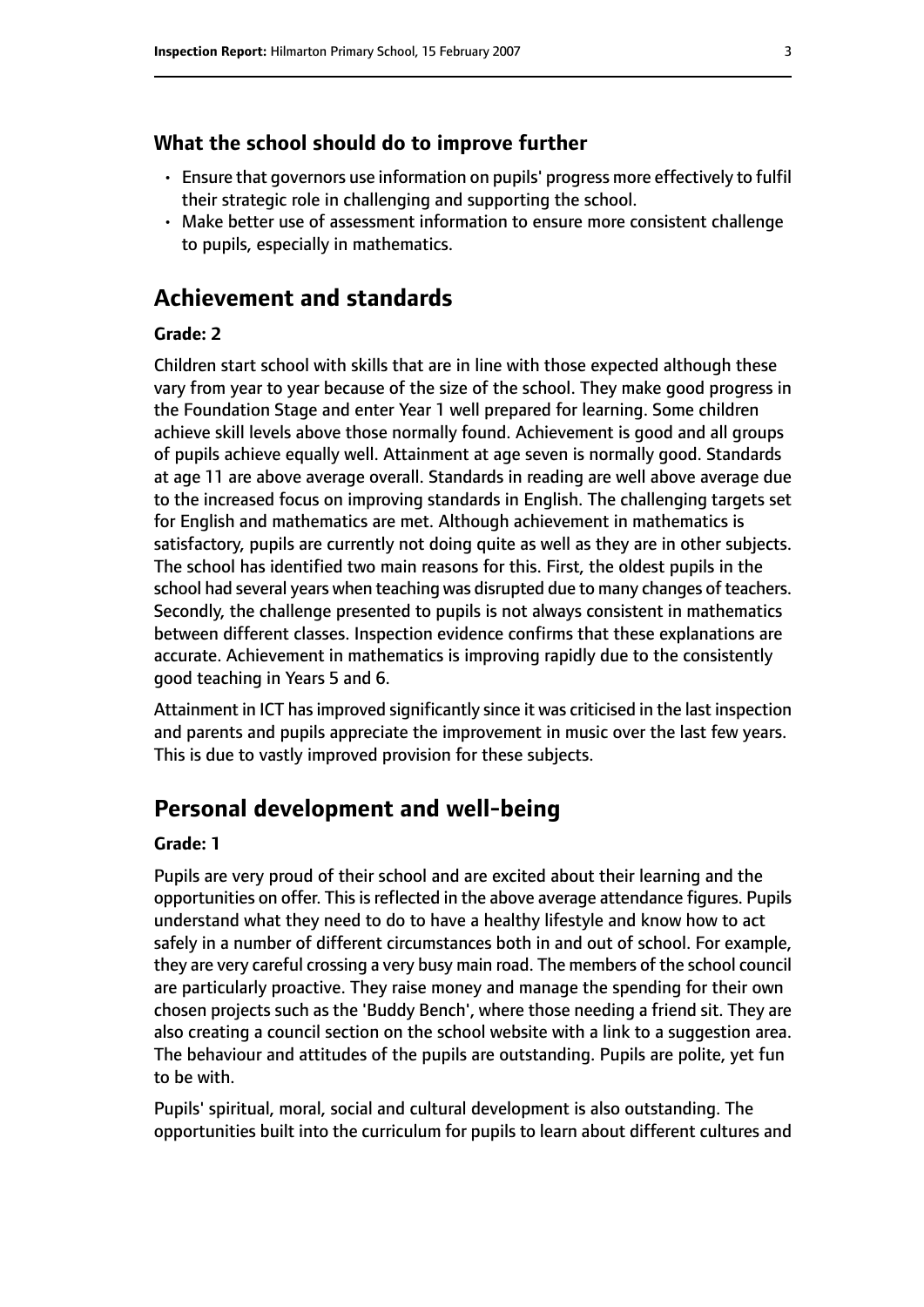how to live with others ensure pupils value each other and recognise the need to be tolerant of different views.

# **Quality of provision**

#### **Teaching and learning**

#### **Grade: 2**

The quality of teaching and learning is good. It is consistently good in the Foundation Stage and for the oldest pupils in Years 5 and 6. Teachers plan well and use a good range of skills to stimulate and motivate two different year groups within the same class. One pupil said, 'Teachers make learning fun.' Robust systems for assessing pupils' progress are generally used well to set challenging targets for pupils. As a result the teaching of English, especially reading, has improved. Despite this clear improvement, there is still too much inconsistency between classes in the way assessment data is used to ensure that pupils know what it is they need to improve to get to the next stage, particularly in mathematics. The improved quality of teaching in ICT has increased the way the subject supports learning. Training to improve teachers' questioning skills has had a positive impact in developing the pupils' thinking and oral answers. Teaching assistants provide good support especially to pupils with learning difficulties or disabilities.

#### **Curriculum and other activities**

#### **Grade: 2**

The good curriculum has a wide range of additional activities that adds breadth and enrichment to the pupils' learning, although the mathematics curriculum does not always provide enough challenge in some classes. The curriculum makes a major contribution to pupils' personal development and excitement in learning. The provision for ICT has much improved and is used well across the curriculum. Provision for physical education has improved with a new school hall. Links with the local secondary school make use of teachers' expertise and facilities to enrich the curriculum, for example, through a dance festival or support for gifted and talented pupils. The school enters and is successful in various local and national competitions such as in Science and ICT. Provision for music has been improved significantly and many pupils have individual lessons, choosing from a wide range of instruments.

#### **Care, guidance and support**

#### **Grade: 2**

The school's care, guidance and support for the pupils are good. Child protection procedures are well established and as a result the pupils feel safe and are confident to tell an adult if they are concerned. Regular assessment provides detailed information about the levels that the pupils are achieving, but the use of this information and how it is shared with pupils varies between teachers, which is why progress in mathematics is not as good as in other subjects. Parents feel well informed of how well their children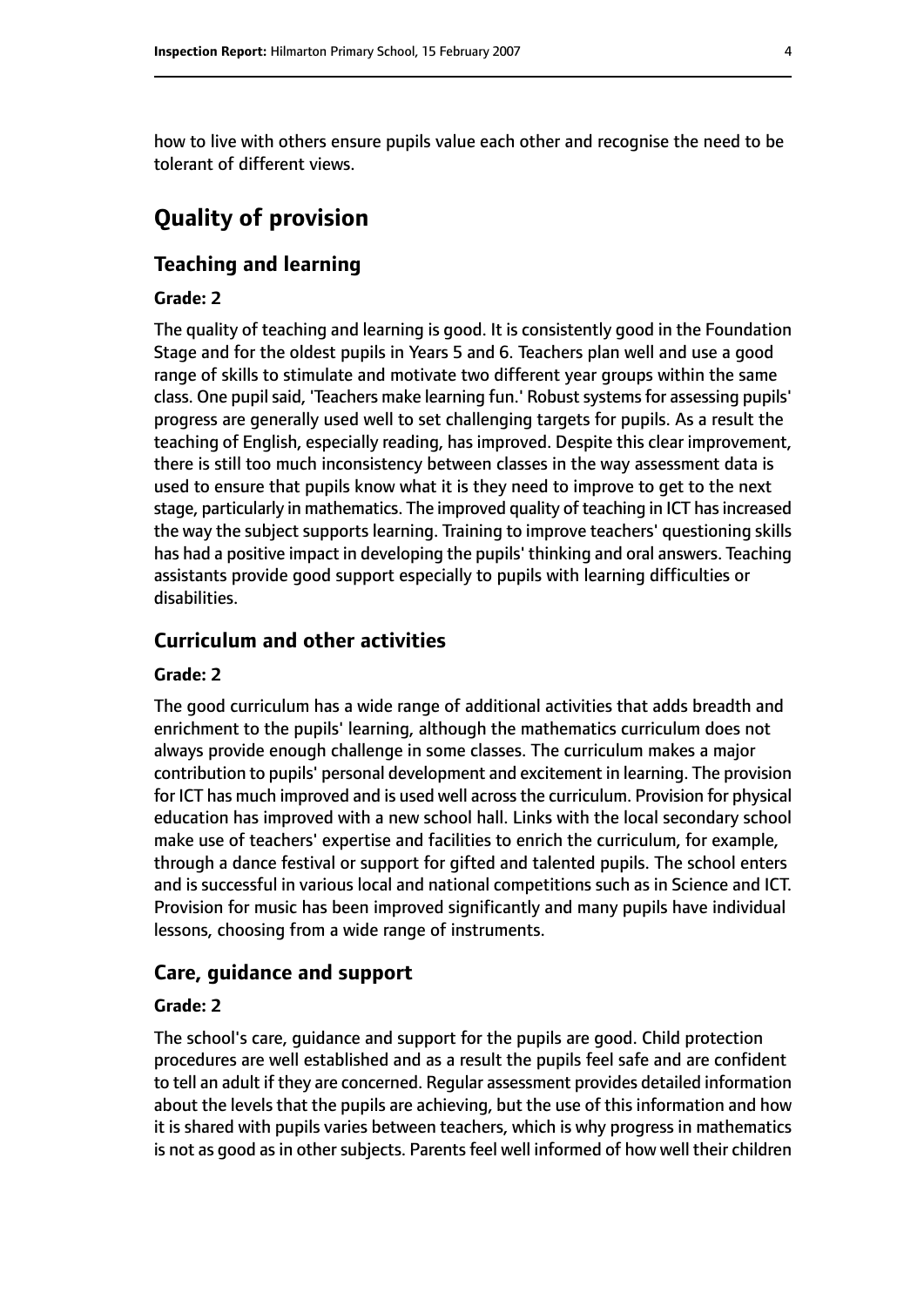are doing. Pupils with learning difficulties and disabilities are well cared for and a programme for the gifted and talented pupils has been established although this is at an early stage of development.

# **Leadership and management**

#### **Grade: 2**

The good leadership of the headteacher has enabled the school to come together as a team dedicated to improving achievement and providing a school where learning is enjoyable. Strong and effective systems for checking on the work of the school mean that senior management and subject leaders have a clear view of what is working well and where improvement is needed. Nevertheless, the data that underpins this is not always presented in a way that makes overall performance of different classes easy to see. Furthermore, governors are not making enough use of the good quality information to fulfil their strategic role in challenging the school and holding it to account. Views of parents and the community are taken note of and acted upon where appropriate. Budget management is good and has provided good information to governors as they have undertaken the significant improvements to the buildings and site. The very good local community links are evident in the financial support given to the building. Improvement since the last inspection is good and clearly shows that the school has good capacity to improve further.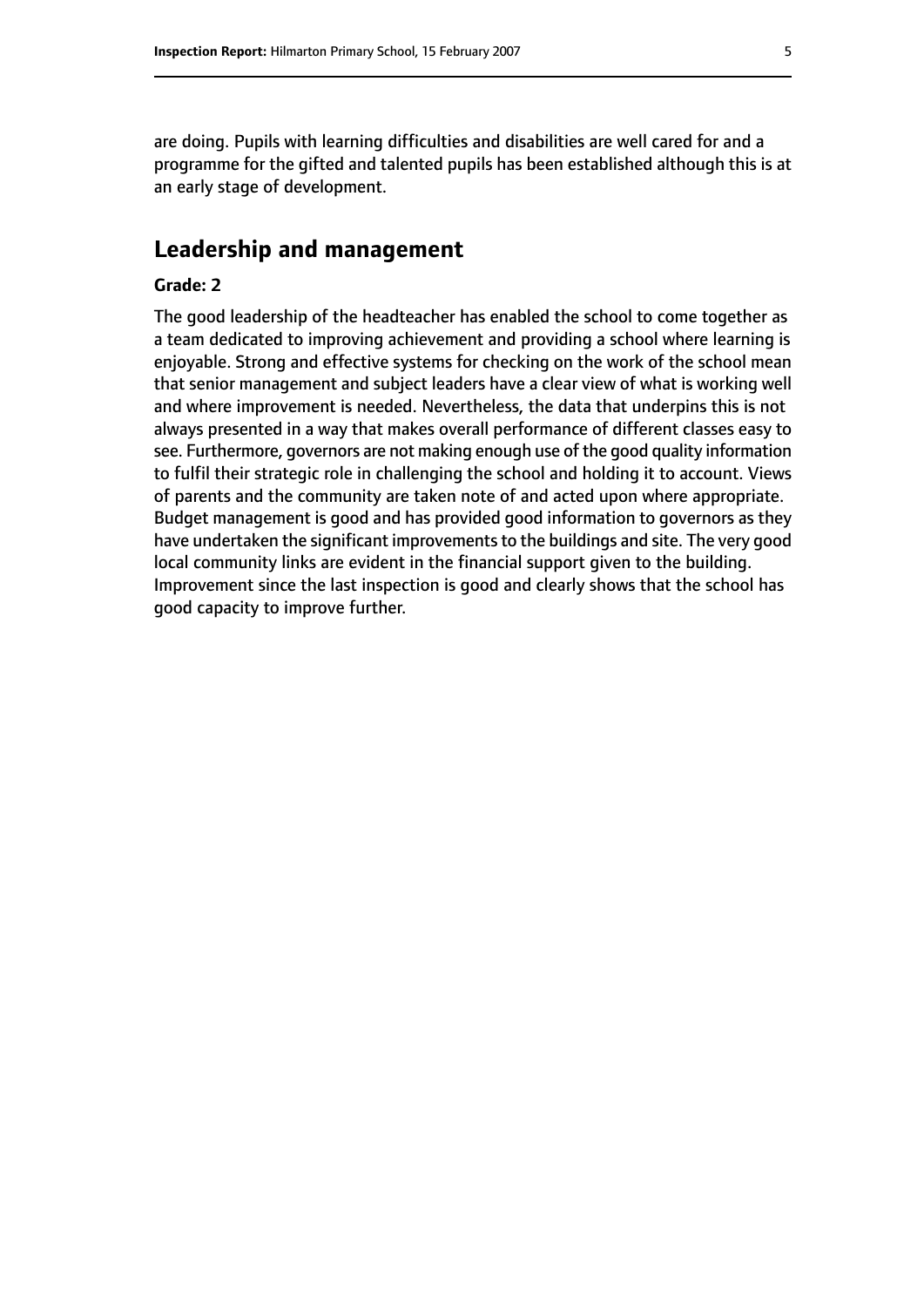**Any complaints about the inspection or the report should be made following the procedures set out inthe guidance 'Complaints about school inspection', whichis available from Ofsted's website: www.ofsted.gov.uk.**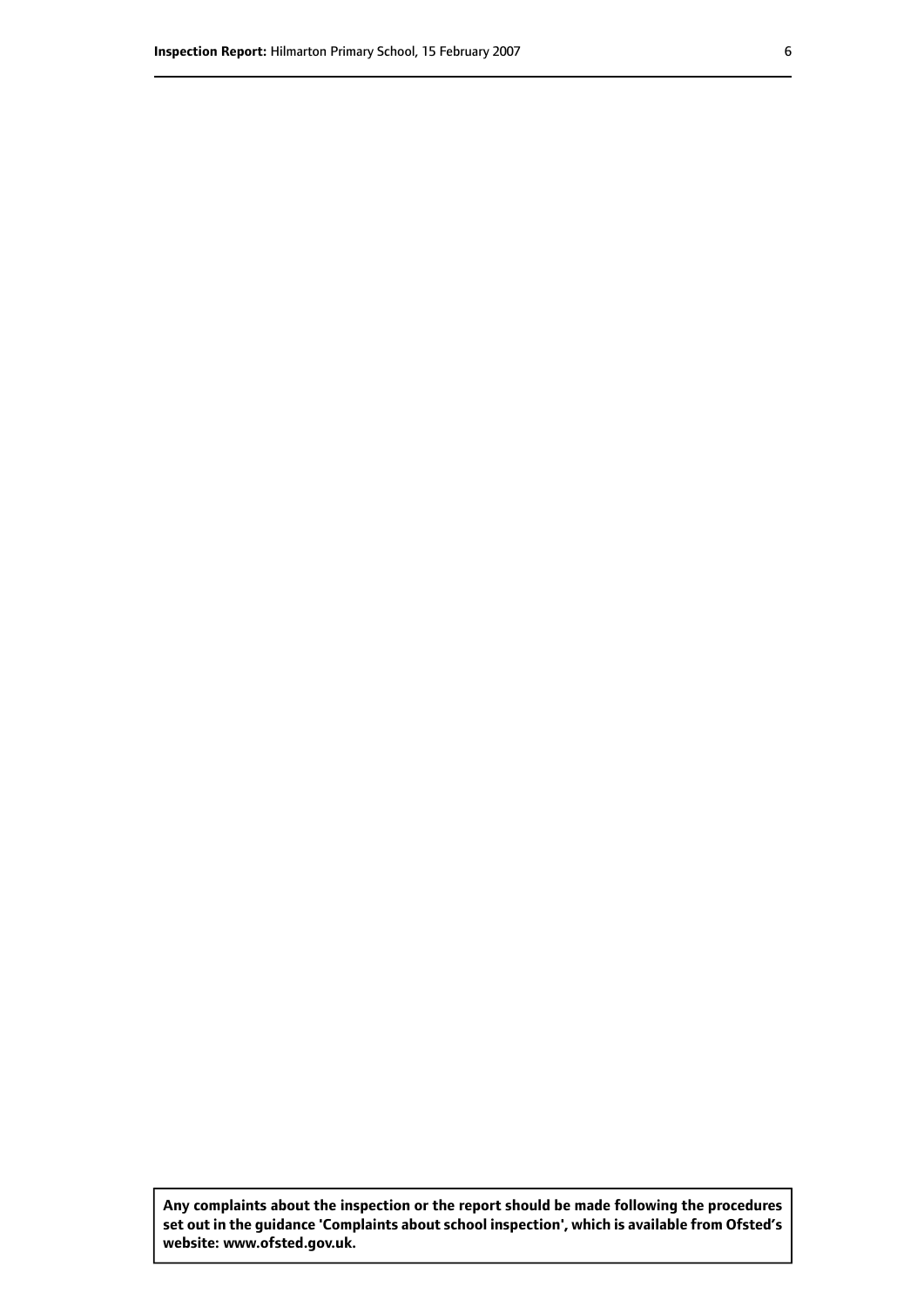# **Inspection judgements**

| $\vert$ Key to judgements: grade 1 is outstanding, grade 2 good, grade 3 satisfactory, and grade 4 | School         |
|----------------------------------------------------------------------------------------------------|----------------|
| inadeauate                                                                                         | <b>Overall</b> |

# **Overall effectiveness**

| How effective, efficient and inclusive is the provision of education, integrated<br>care and any extended services in meeting the needs of learners? |     |
|------------------------------------------------------------------------------------------------------------------------------------------------------|-----|
| How well does the school work in partnership with others to promote learners'<br>well-being?                                                         |     |
| The quality and standards in the Foundation Stage                                                                                                    |     |
| The effectiveness of the school's self-evaluation                                                                                                    |     |
| The capacity to make any necessary improvements                                                                                                      |     |
| Effective steps have been taken to promote improvement since the last<br>inspection                                                                  | Yes |

## **Achievement and standards**

| How well do learners achieve?                                                                               |  |
|-------------------------------------------------------------------------------------------------------------|--|
| The standards <sup>1</sup> reached by learners                                                              |  |
| How well learners make progress, taking account of any significant variations between<br>groups of learners |  |
| How well learners with learning difficulties and disabilities make progress                                 |  |

# **Personal development and well-being**

| How good is the overall personal development and well-being of the<br>learners?                                  |  |
|------------------------------------------------------------------------------------------------------------------|--|
| The extent of learners' spiritual, moral, social and cultural development                                        |  |
| The behaviour of learners                                                                                        |  |
| The attendance of learners                                                                                       |  |
| How well learners enjoy their education                                                                          |  |
| The extent to which learners adopt safe practices                                                                |  |
| The extent to which learners adopt healthy lifestyles                                                            |  |
| The extent to which learners make a positive contribution to the community                                       |  |
| How well learners develop workplace and other skills that will contribute to<br>their future economic well-being |  |

# **The quality of provision**

| How effective are teaching and learning in meeting the full range of the<br>learners' needs?          |  |
|-------------------------------------------------------------------------------------------------------|--|
| How well do the curriculum and other activities meet the range of needs<br>and interests of learners? |  |
| How well are learners cared for, guided and supported?                                                |  |

 $^1$  Grade 1 - Exceptionally and consistently high; Grade 2 - Generally above average with none significantly below average; Grade 3 - Broadly average to below average; Grade 4 - Exceptionally low.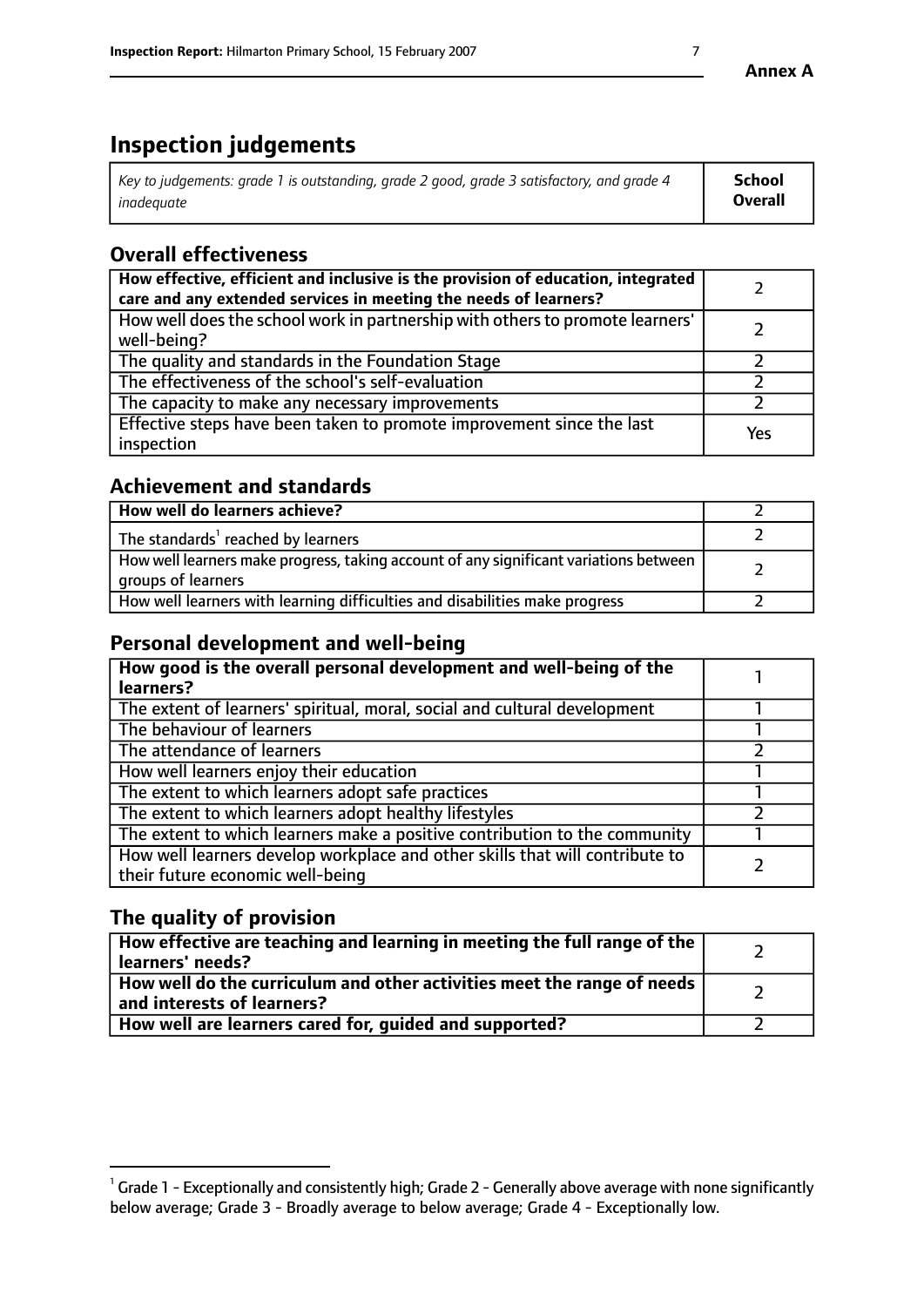# **Leadership and management**

| How effective are leadership and management in raising achievement<br>and supporting all learners?                                              |           |
|-------------------------------------------------------------------------------------------------------------------------------------------------|-----------|
| How effectively leaders and managers at all levels set clear direction leading<br>to improvement and promote high quality of care and education |           |
| How effectively performance is monitored, evaluated and improved to meet<br>challenging targets                                                 |           |
| How well equality of opportunity is promoted and discrimination tackled so<br>that all learners achieve as well as they can                     |           |
| How effectively and efficiently resources, including staff, are deployed to<br>achieve value for money                                          |           |
| The extent to which governors and other supervisory boards discharge their<br>responsibilities                                                  | 3         |
| Do procedures for safeguarding learners meet current government<br>requirements?                                                                | Yes       |
| Does this school require special measures?                                                                                                      | <b>No</b> |
| Does this school require a notice to improve?                                                                                                   | No        |